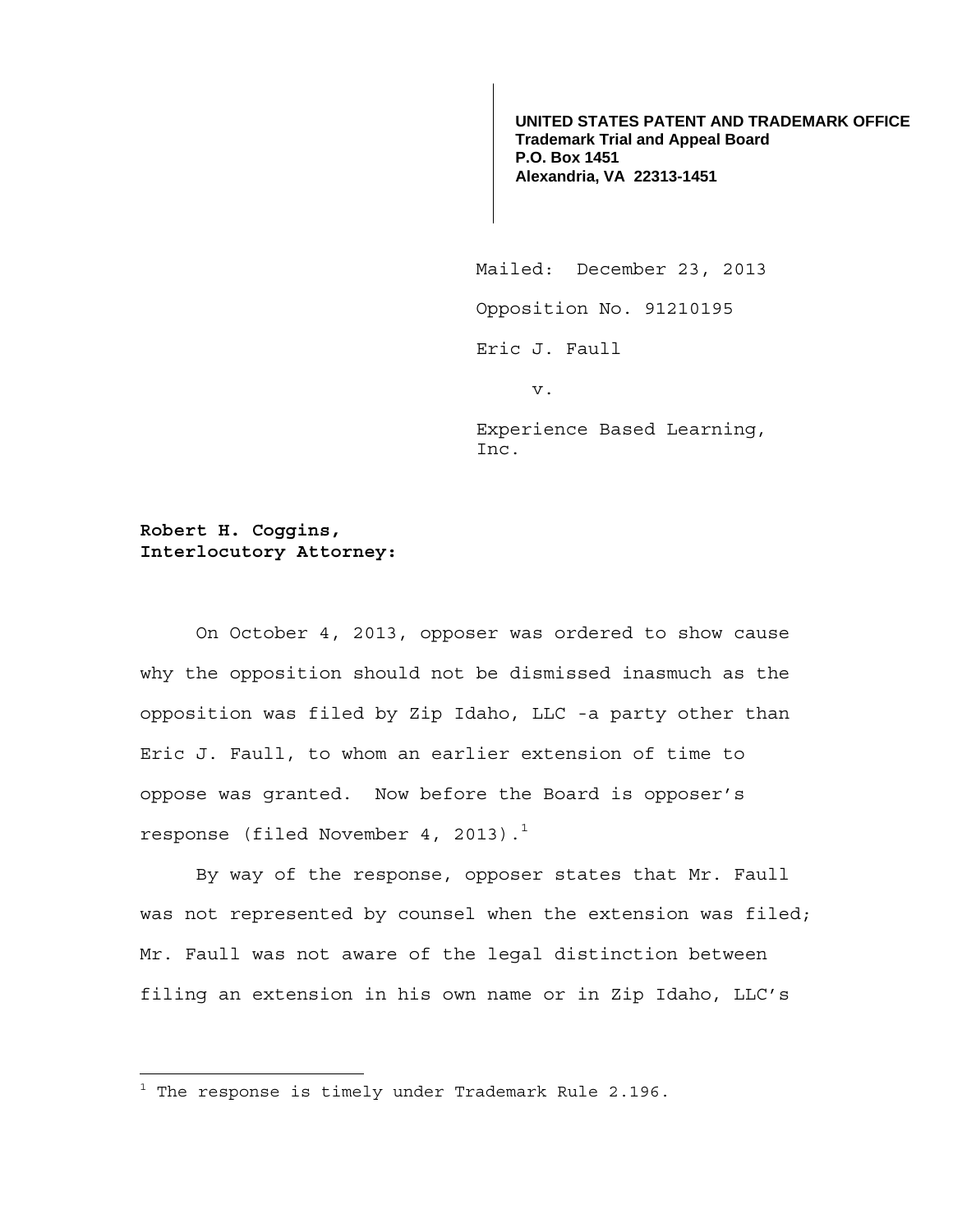## Opposition No. 91210195

name $^2$ ; Mr. Faull intended to file the extension in his capacity as president of Zip Idaho, LLC (and not in his personal capacity); Mr. Faull formed Zip Idaho, LLC in 2007; Mr. Faull is and always has been "a member and owner" of Zip Idaho, LLC; Mr. Faull made a mistake in filing the extension; and Mr. Faull and Zip Idaho, LLC are in privity.

To the extent that opposer basis the mistake in filing the extension in the name of Eric J. Faull instead of Zip Idaho, LLC on Mr. Faull's unfamiliarity with the substance of trademark law, such a mistake, alone, does not overcome the issue. "Misidentification by mistake" means a mistake in the form of the opposer's name or its entity type, not the naming of a different existing legal entity that is not in privity with the party that should have been named. *See Custom Computer Services, Inc. v. Paychex Properties, Inc.*, 337 F.3d 1334, 67 USPQ2d 1638 (Fed. Cir. 2003); and *Cass Logistics Inc. v. McKesson Corp.*, 27 USPQ2d 1075 (TTAB 1993). Here, Mr. Faull is a different existing legal entity; therefore, opposer's response should have focused on privity.

2

 $^2$  The Board notes that Mr. Faull filed an extension of time against application Serial No. 85518391 (which is the subject of Opposition No. 91210185) on January 9, 2013, in the name of Zip Idaho, LLC -not in his own name. This other extension was filed on the same day as the underlying extension at issue in the instant proceeding (i.e., Opposition No. 91210195).